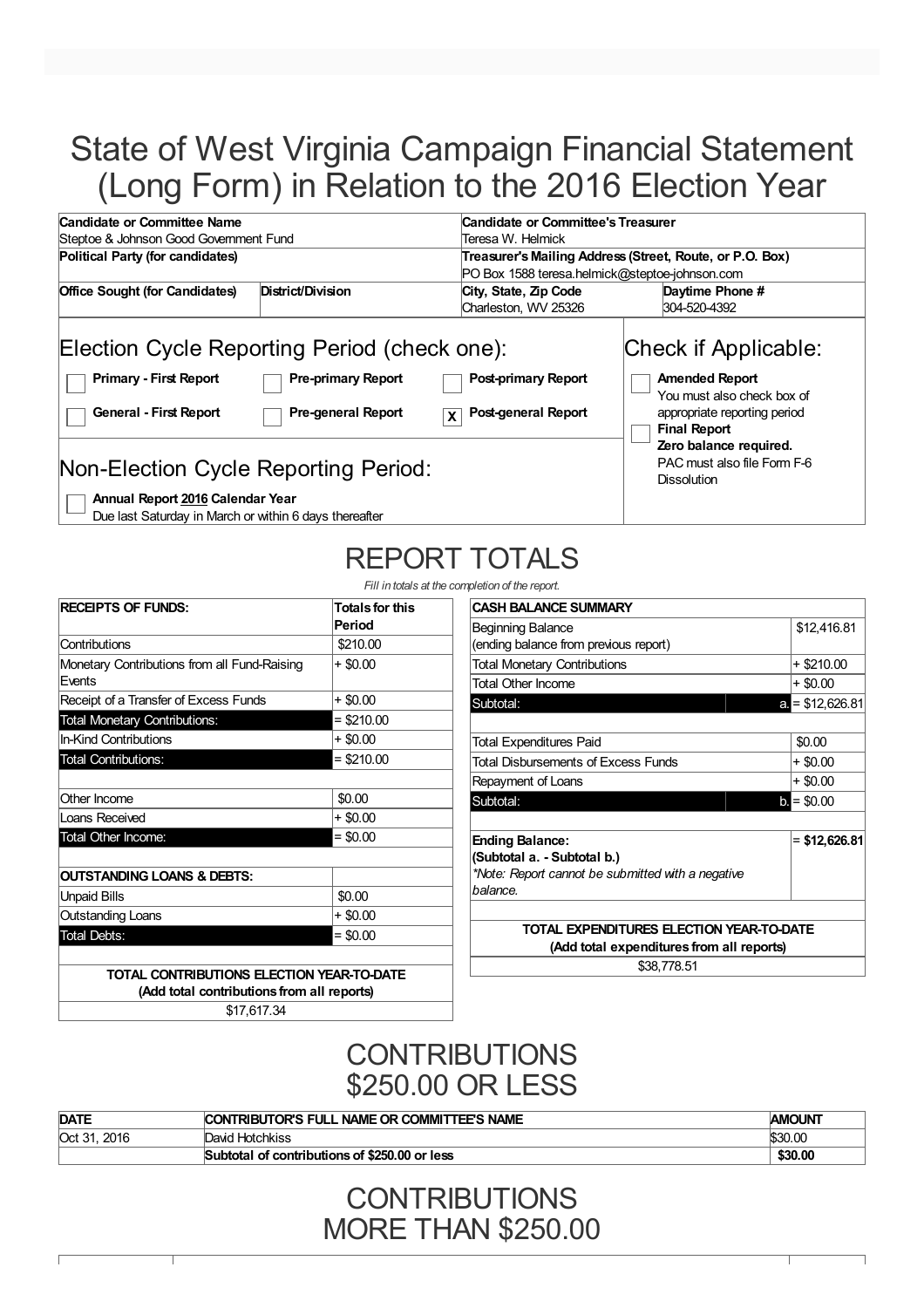| <b>DATE</b>  | CONTRIBUTOR'S FULL NAME OR COMMITTEE'S NAME                                     | <b>AMOUNT</b> |
|--------------|---------------------------------------------------------------------------------|---------------|
| Oct 31, 2016 | Glenn Thompson                                                                  | \$30.00       |
|              | Address: Contributor's Job: (individual contributor only) -                     |               |
|              | Where Contributor Works: (individual contributor only) -                        |               |
|              | Affiliation: (political committee only) -                                       |               |
|              | Mailing Address:                                                                |               |
| Oct 31, 2016 | Shawn Morgan                                                                    | \$50.00       |
|              | Address: 6 Stratford Court                                                      |               |
|              | Bridgeport, WV, 26330, USA                                                      |               |
|              | Contributor's Job: (individual contributor only) - Lawyer                       |               |
|              | Where Contributor Works: (individual contributor only) - Steptoe & Johnson PLLC |               |
|              | Affiliation: (political committee only) -                                       |               |
|              | Mailing Address:                                                                |               |
| Oct 31, 2016 | Kacie Bevers                                                                    | \$50.00       |
|              | Address: 18727 Tuscany Woods Drive                                              |               |
|              | Shenandoah, TX 77381, USA                                                       |               |
|              | Contributor's Job: (individual contributor only) - Lawyer                       |               |
|              | Where Contributor Works: (individual contributor only) - Steptoe & Johnson PLLC |               |
|              | Affiliation: (political committee only) -                                       |               |
|              | Mailing Address:                                                                |               |
| Oct 31, 2016 | Richard Mackessy                                                                | \$50.00       |
|              | Address: 868 Maple Lake Rd                                                      |               |
|              | Bridgeport, WV, 26330, USA                                                      |               |
|              | Contributor's Job: (individual contributor only) - CFO                          |               |
|              | Where Contributor Works: (individual contributor only) Steptoe & Johnson PLLC   |               |
|              | Affiliation: (political committee only) -                                       |               |
|              | Mailing Address:                                                                |               |
|              | Subtotal of all contributions of more than \$250.00                             | \$180.00      |
|              | Subtotal of all contributions of \$250 or less                                  | \$30.00       |
|              | <b>Total Contributions:</b>                                                     | \$210.00      |

### FUND-RAISING EVENTS

#### **All monetary contributions received at a fundraiser must be reported in the Event Summary below.**

If contributor's name and amount are not listed, the contribution must be turned over to the West Virginia General Revenue Fund. The only exception to this rule may apply to political party executive committees. (WV Code 3-8-5a).

### OTHER INCOME: INTEREST, REFUNDS, MISCELLANEOUS **RECEIPTS**

**Date Source of Income Type of Receipt Amount Total Other Income: \$0.00**

### IN-KIND CONTRIBUTIONS

| Date | Name and Contributor Information | <b>Description of Contribution</b>  | Value  |
|------|----------------------------------|-------------------------------------|--------|
|      |                                  | <b>Total In-Kind Contributions:</b> | \$0.00 |

## LOANS

#### **West Virginia Code: §3-8-5f. Loans to candidates, organizationsor persons for election purposes.**

"Every candidate, financial agent, person or association of persons or organization advocating or opposing the nominationor election of any candidate or the passage or defeat of any issue or item to be voted upon may not receive any money or anyother thing of value toward election expenses except from the candidate, his or her spouse or a lending institution. All loans shallbe evidenced by a written agreement executed by the lender, whether the candidate, his or her spouse, or the lending institution. Such agreement shall state the date and amount of the loan, the terms, including interest and repayment schedule, and adescription of the collateral, if any, and the full names and addresses of all parties to the agreement. A copy of the agreementshall be filed with the financial statement next required after the loan is executed."

The loan agreement must include all items asked for in the statute. (See above.) The loan agreement does not have to follow a certain format; generally, if all the required information is listed, any format is acceptable. Candidates or political committees that take out a loan for the campaign through a bank or other commercial lending institution must include a copy of the loan agreement executed with that bank or institution. Candidates should not take out loans which are partially for personal use and partially for the campaign. It is almost impossible to keep reporting straight in this case. Any money a candidate contributes to his or her campaign committee with the hope of repayment must be treated as a loan and reported in this section. When a candidate determines that no further repayment can be expected, the loan can be reported as repaid in this section by entering the amount left to repay in the repayments column and reporting the same amount as a contribution from the candidate on Page 2. **These loans** must be executed in writing. Caution: Candidates may not carry outstanding loans from one campaign to the next. Each campaign is **separate. Funds from a current campaign cannot be used to repay a loan from a previous campaign.**